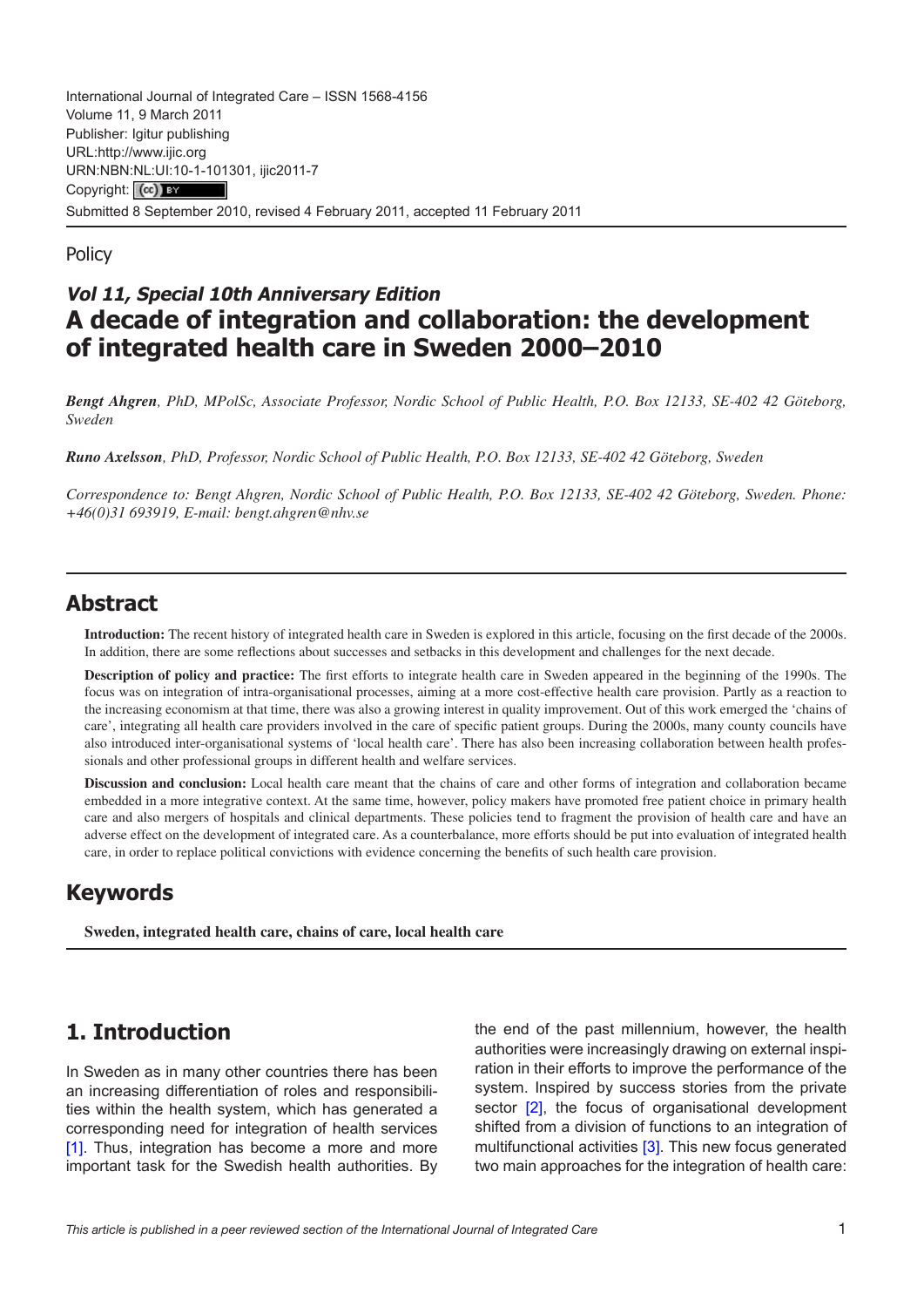improvement of intra-organisational processes and design of inter-organisational structures [[4](#page-5-0)]. Before describing this development in more detail, it is necessary with a short background.

During the 1960s there was an ambition in Sweden to create an integrated system of health care on the regional level of the society. The responsibilities for primary health care and psychiatric care were decentralised from the national government to the county councils, who were already responsible for the general hospitals. In 1967, the county councils were responsible for all the different branches of health care. They were also quite independent of the national government, since most of their activities were financed through county taxes. Thus, since the 1960s, the political as well as the financial power in the Swedish health system has been resting on the regional level of the society [[5](#page-5-0)].

In the beginning of the 1990s, this decentralised health system was further decentralised when the responsibility for care of the elderly was transferred from the county councils to the municipalities. This was a national reform in order to improve the integration between the health services of the county councils and the social services of the municipalities, and also to improve the collaboration between health professionals and social workers  $[6]$  $[6]$  $[6]$ . For the same reasons, there was another national reform a few years later, where the responsibility for care of the functionally disabled and long-term psychiatric care was also transferred from the county councils to the municipalities [[7](#page-5-0)]. 1

After these reforms in the 1990s, the main stakeholders of the Swedish health system and their principal responsibilities are as illustrated in Figure 1.

Although health care in Sweden is financed mainly from public sources, there has been a growing private sector involvement in the health system from the beginning of the 1990s. There have been an increasing number of private providers, mainly in primary health care and care of the elderly, who have been contracted through competitive procurement and financed by the county councils and the municipalities. This process of privatisation has increased the differentiation of the Swedish health system and today private providers account for almost 10% of the total health care expenditures [[9\]](#page-5-0).

The increasing differentiation, as a result of the increasing number of private providers, has run contrary to the integration of health and social services in the county councils and municipalities. So has also the market



**Figure 1.** Main stakeholders of the Swedish health care system and their principal duties.

oriented models with purchaser-provider split that were introduced in about half of the county councils in the beginning of the 1990s. Both of these developments were inspired by the ideas of New Public Management, which meant an application of management principles from the private sector in the public sector [\[10](#page-5-0), [11](#page-5-0)]. There were political as well as economic considerations behind these ideas, and they were promoting competition rather than collaboration in health care [\[12](#page-5-0)].

By the end of the 1990s and the beginning of the 2000s most county councils have abandoned their market oriented models, since they were not delivering the efficiency that had been expected. In addition, there were also high transaction costs connected with these models [[13](#page-5-0)]. Partly as a reaction to the 'economism' of the market models, many county councils have instead introduced different models of quality improvement and quality management in health care. Since most of these models are process orientated, they have also brought a renewed interest in integration and collaboration [[5](#page-5-0)].

This article will further explore the recent history of integrated health care in Sweden. Tracing the origins back to the 1990s, the focus will be on the development of integration and collaboration in the Swedish health system during the first decade of the 2000s. In addition to the historical account, there will be some analytical reflections in connection with the different stages of the development. There will also be an analysis of the successes and setbacks with the wisdom of hindsight. Finally, some of the challenges of integrated health care for the next decade will be discussed.

<sup>&</sup>lt;sup>1</sup>In order to avoid the conceptual confusion in the literature of integrated care, the concept of integration will be used in this article mainly in interorganisational contexts, while collaboration will be used in inter-professional contexts. For a discussion of this terminology, see [[8\]](#page-5-0).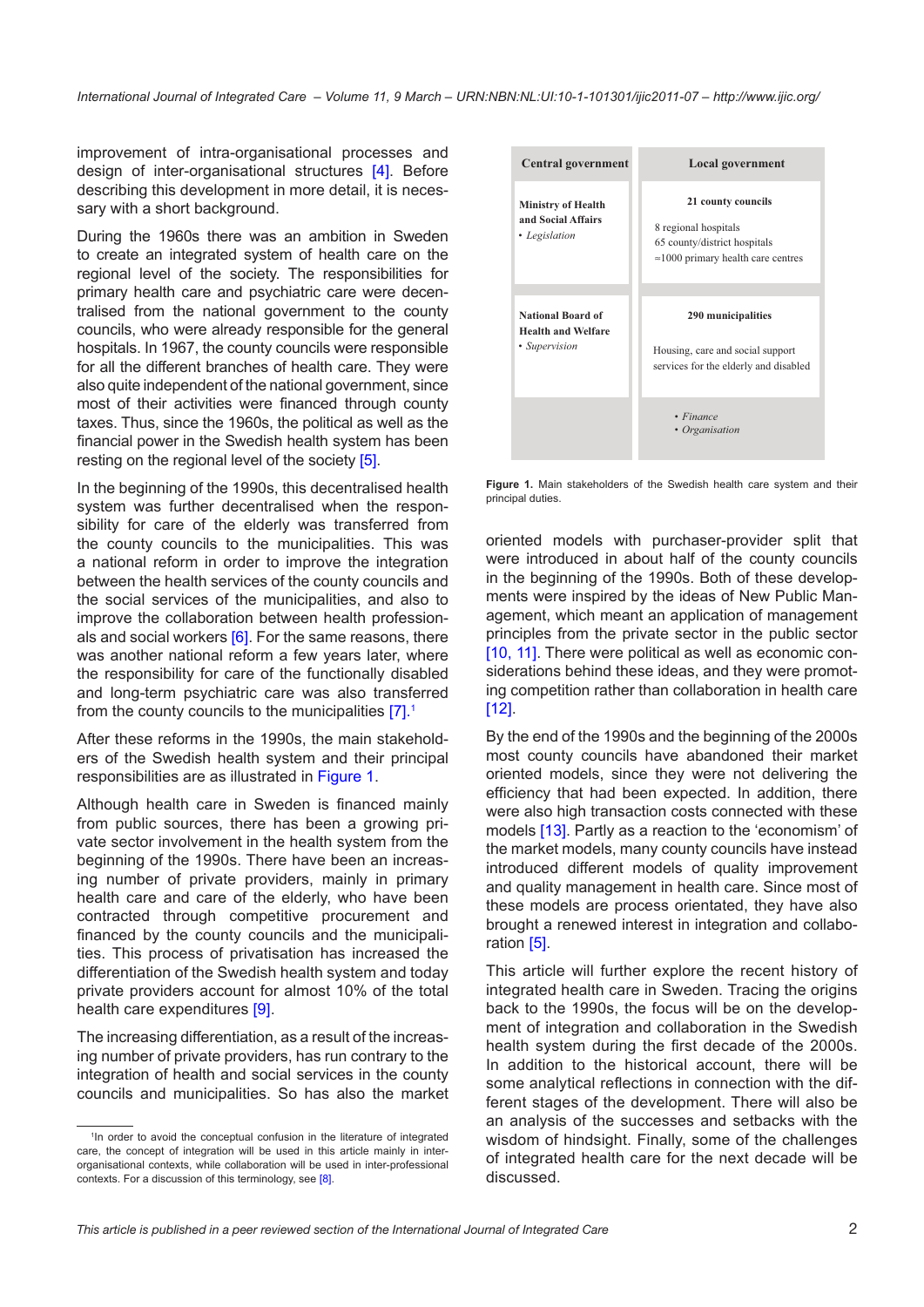# **2. The heritage from the 1990s**

The first efforts to integrate health care in Sweden were inspired by the so-called 'producer model' from the manufacturing industry [[14\]](#page-5-0). According to this model, the core processes within an organisation must be integrated in order to create predetermined outcomes in a cost-effective way. Furthermore, such processes should be repetitive, consist of sequential activities, and have a distinct start and end.

Many well-known methods of process development have been derived from the producer model, like for instance 'Business Process Re-engineering' [[15](#page-5-0)] and 'Business Process Improvement' [\[16\]](#page-5-0). The successful use of these methods in the private sector has inspired health care organisations in Sweden to integrate their processes in the same way. In the beginning of the 1990s, methods of process development were used in settings similar to manufacturing, i.e., when health care activities were repetitive, sequential and had predetermined outcomes. Elective surgery was one of the areas where Swedish health care was successful in developing integrated intra-organisational processes [\[4\]](#page-5-0).

By the end of the 1990s, when more and more county councils had abandoned their market oriented models, there was an increasing interest in the quality of health care. Different models of quality improvement were introduced, for example the Swedish model called QUL, an acronym for quality, development and management [[17](#page-5-0)]. These models were derived from the producer model. At the same time, however, there was a growing awareness that all health care did not have conditions equal to the manufacturing industry. Instead, it was pointed out that health care provision is based on a complex mixture of patient needs, which require contributions from many different departments and organisations. This means an inter-organisational rather than intra-organisational context.

These considerations were important also for the development of 'chains of care' [\[18](#page-5-0)]. This is a Swedish concept of integration and collaboration in health care, which includes all the services provided for a specific group of patients within a defined geographical area. Chains of care are inter-organisational networks based on clinical guidelines, i.e., agreements on the content and distribution of the clinical work between different health care providers and professionals. Most chains of care can be described as co-ordinated networks, where financial and clinical responsibilities of the parties involved remain separated. Furthermore, binding contracts, regulating the activities performed, are usually not in place [\[4\]](#page-5-0).

The chain of care concept has a clear patient focus, sometimes also expressed as a 'customer orientation' [[19](#page-5-0)]. Because of this orientation, the concept was considered to be part of the New Public Management in the 1990s, although chains of care were introduced already in the 1980s. Within the framework of the purchaser-provider split, there were also some experiments of commissioning a whole chain of care. The aim was to create incentives for providers to develop cost-effective care through the whole chain. In spite of these experiments, however, the chains of care have remained a concept for improving the quality rather than the cost-effectiveness of health care [[20\]](#page-5-0).

### **3. The entrance of the new millennium**

The development of integrated health care in Sweden has continued in the new millennium. In the beginning of the 2000s, the chains of care were well established in many county councils. Some of them had quite an impressive record with 25 or more chains of care, most of them focusing on chronic diseases [\[18](#page-5-0)]. At the same time, however, a majority of county councils were dissatisfied with their development of integrated health care, because of difficulties to implement sustainable solutions in a predominantly non-integrative context [[20](#page-5-0)] and negative reactions from health care professionals to top-down development approaches [[21](#page-5-0)].

The development of integrated health care has not been limited to chains of care. During the 2000s, many Swedish county councils have also restructured their health services and introduced a system of 'local health care', which can be described as an upgraded family- and community-oriented primary health care within a defined local area, supported by flexible hospital services. The ambition has been to create an integrated provision of health care that fits the needs of a local population, which means that the content and form of local health care may differ from one area to another [\[22](#page-5-0)]. According to the National Board of Health and Welfare, two out of three county councils including the largest ones have implemented local health care, which means that 80% of the Swedish population are covered by this form of integrated care [\[23](#page-6-0)].

Because of different local needs and circumstances, there is no single model of local health care to be applied everywhere [\[22\]](#page-5-0). In most county councils, however, the introduction of local health care has not involved any large-scale organisational changes. It has rather been a question of combining existing organisations, resources and competences to secure adequate responses to the most frequent needs of the local population. This means quite a loose integration,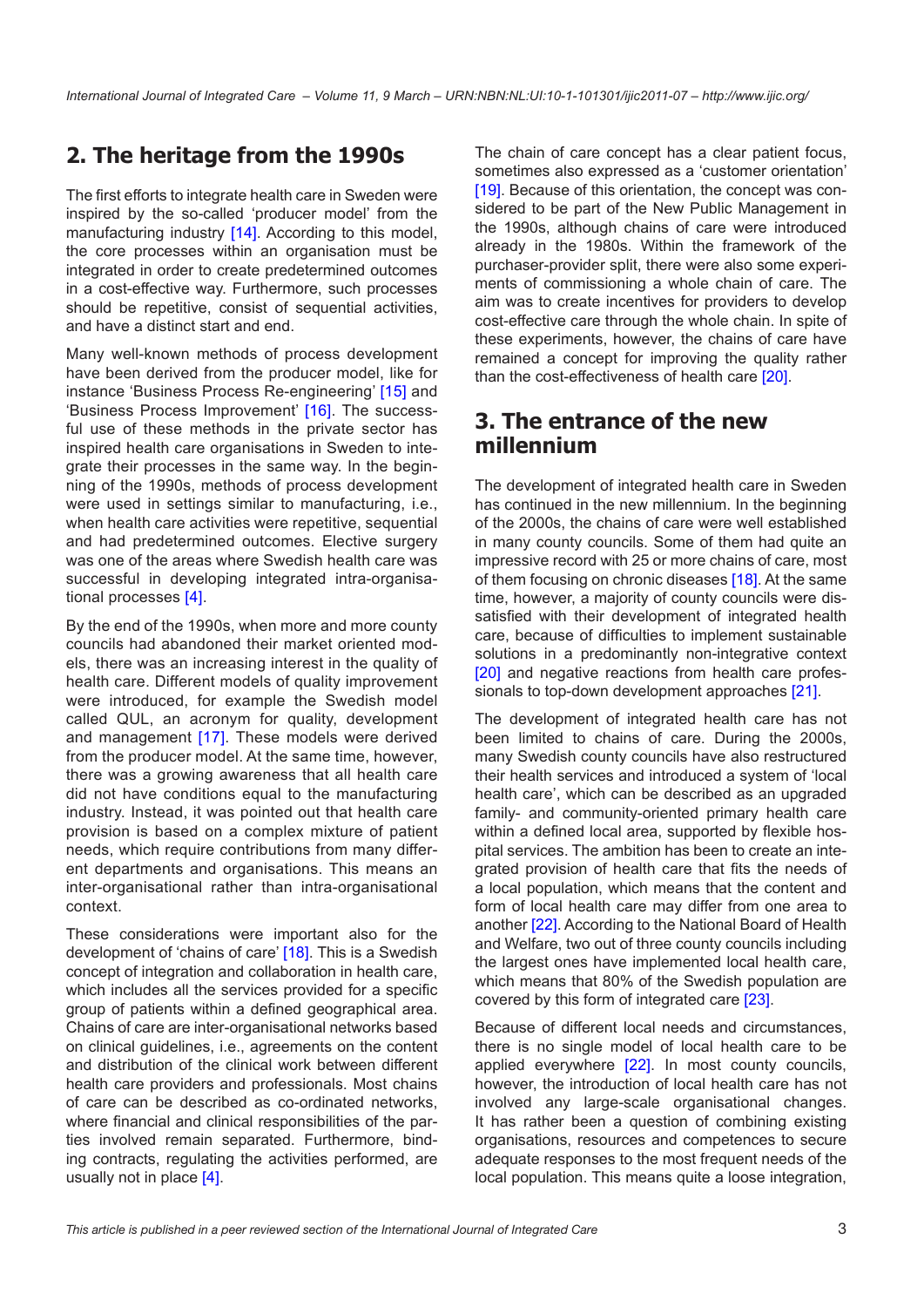which has been achieved mainly by chains of care [\[23\]](#page-6-0). Thus, there seems to be a mutual relationship between local health care and chains of care. Local health care needs chains of care as integrating mechanisms and the chains of care are strengthened by the integrative context of local health care [\[20](#page-5-0)].

The implementation of local health care has been important also for the integration of health and social services. This is the case particularly in care of the elderly and long-term psychiatric care, which were also the targets of the national reform in the 1990s. Local health care has facilitated collaboration between health professionals and social workers, for example in 'dementia teams' [[24](#page-6-0)], 'multidisciplinary home care teams' [[25\]](#page-6-0), different forms of 'case management' [\[26](#page-6-0)] and 'rehabilitation teams' [\[27\]](#page-6-0).

These forms of collaboration have not been restricted to local health care. Health professionals have collaborated with social workers also in other contexts, for example in teams for 'assertive community treat-ment' of mental illness [\[28](#page-6-0)], in centres for treatment and prevention of addiction and dependency [[29\]](#page-6-0), and in support to vulnerable children and young people [\[30\]](#page-6-0). Another area of multiprofessional collaboration has been in health care for refugees [\[31\]](#page-6-0). There have also been experiments with a common organisation for health and social service in one municipality [[32](#page-6-0)] and a consortium for mental health and social care in another municipality [\[33\]](#page-6-0).

The most extensive experiments in inter-organisational integration have been in the field of vocational rehabilitation, where health professionals have collaborated with social workers and officials from the social insurance administration and the national employ-ment service [[34](#page-6-0)]. There have also been EU projects on collaboration in vocational rehabilitation between the same organisations and professional groups [\[35](#page-6-0)]. The positive outcomes of these experiments and projects have resulted in a legislation, which makes it possible for county councils and municipalities to form 'local associations' for financial co-ordination together with the local offices of the social insurance administration and the national employment service [\[36\]](#page-6-0). Today there are more than 80 associations of this kind in Sweden [\[37\]](#page-6-0).

The financial co-ordination means that resources from the different organisations are pooled into a common budget for the local association. This budget may be used for different rehabilitation projects, which are managed by the association. These projects are usually aimed at individuals with multiple problems that require collaboration between professionals from the different organisations involved [[38\]](#page-6-0).

### **4. With the wisdom of hindsight**

When the responsibilities for care of the elderly and long-term psychiatric care were transferred from the county councils to the municipalities, there was an incentive to allocate patients to the most cost-effective care possible. As a result, the number of hospital beds in Sweden was reduced by 45%, during the 1990s, while most other European countries had a reduction by 10–20% during the same period of time [\[39](#page-6-0)]. Thus, the integration of health and social services may have improved cost-effectiveness, but it also created new problems related to a lack of physicians in municipal nursing homes and parallel organisations for home health care in the county councils and the municipalities [\[25](#page-6-0)].

The integration of health and social services in the 1990s was problematic also for other reasons. There were many 'territorial' conflicts between the different organisations and professions involved [[8\]](#page-5-0). However, with the introduction of local health care, the provision of integrated care for the elderly and the mentally ill has been improved. Gaps between the different services can be bridged, and the quality of care and rehabilitation surely benefit from the multiprofessional collabora-tion within the framework of local health care [\[40](#page-6-0)].

Concerning the chains of care, a national survey has shown that seven out of 10 county councils in Sweden were disappointed with their development work [\[18](#page-5-0)]. As mentioned before, it seems that the chains of care had been implemented mainly through a topdown approach, which was not appropriate in an environment dominated by strong professional groups. In such an environment, developments initiated from the top of the organisation are often resisted. If the development of chains of care had been initiated from below by dedicated professionals, it would probably have been more successful [\[21](#page-5-0)].

There have also been other reasons for resistance to the development of integrated health care. For instance, the general practitioners have not supported the decentralisation of responsibility for the care of the elderly to the municipalities, since it has threatened their position as managers of the nursing homes [\[41](#page-6-0)]. The implementation of local health care has aroused similar reactions among the general practitioners, who have thought there is a risk that primary health care will disappear or become more anonymous [[42\]](#page-6-0).

In vocational rehabilitation, the financial coordination between the different organisations involved has eliminated many obstacles to integration and collaboration. One of the main obstacles has been the fear of costs being transferred between the organisations involved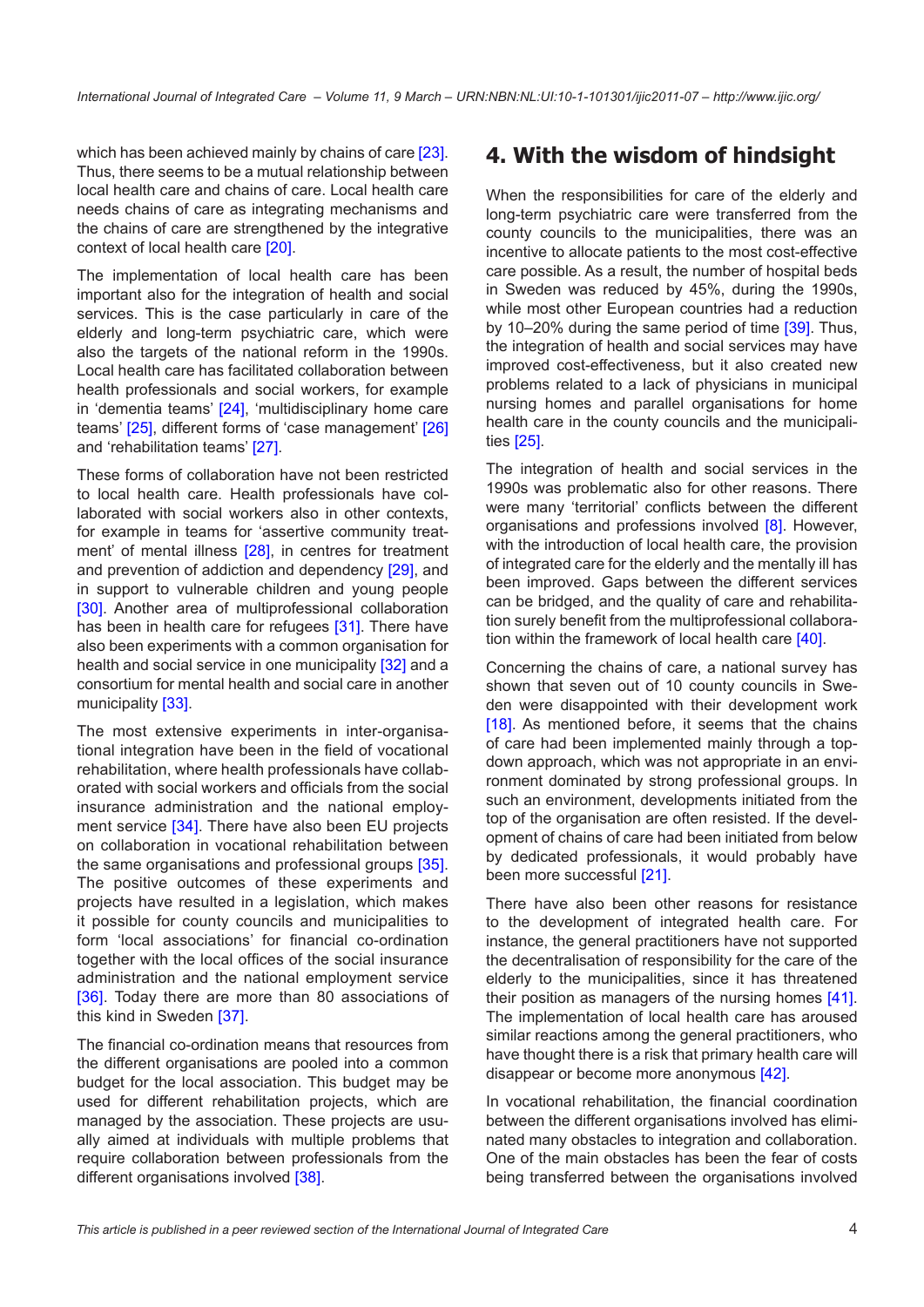[\[43](#page-6-0)]. Moreover, it seems that the local associations of financial co-ordination have improved the manage-ment and continuity of vocational rehabilitation [\[44\]](#page-6-0). On the other hand, many of the rehabilitation activities of the local associations are temporary and regarded as projects, which means that they are separated from the different organisations involved. The integration is limited to these projects and not really influencing ordinary work [\[45](#page-6-0)].

According to organisation theory, the level of integration in health care should be related to the degree of differentiation of services. A high degree of differentiation requires a high degree of integration [[46\]](#page-6-0). Therefore, the degree of integration varies between different organisations and services, depending on their need for integration. The degree of integration is also depending on the possibility to attain 'collaborative advantage' [\[47](#page-6-0)]. Organisational researchers have pointed out that it is important for stakeholders to discover and recognise the possible advantages of collaboration. Unless there is potential for such advantages, collaboration should be avoided [\[48](#page-6-0)].

The development of integration may even be destructive when collaborative advantages are concealed or lacking, since professionals as well as managers tend to defend their territories when these are believed to be threatened [[38\]](#page-6-0). Such a shift of focus, from joint activities to protection of boundaries, may have very negative effects. In Sweden, there have been many examples, like resource battles between health care providers [\[49](#page-6-0)], threats against the position of the physicians [[42\]](#page-6-0), and unwillingness to collaborate in general [\[6\]](#page-5-0).

Although there have been many setbacks in the development of integrated health care, it seems that more favourable conditions have emerged during the past decade. As described before, there is a 'mutualistic' relationship between chains of care and local health care [\[20](#page-5-0)]. Chains of care have become the building blocks of local health care, and they have also benefited from being embedded in such an integrative context. This context has also been favourable for other forms of integration and collaboration between health and social services. In addition, integration in vocational rehabilitation has been facilitated by new legislation encouraging county councils, municipalities and state agencies to collaborate and to create local associations of financial co-ordination [\[36](#page-6-0)].

# **5. Challenges for the next decade**

Despite the fact that integrated health care has been high on the political agendas during the last two decades, counteracting policies have been, and are still, promoted. The increasing privatisation and the period of purchaser-provider split have been mentioned before. Both of these developments were based on political as well as economic considerations. Lately, a new system of free choice for patients in primary health care has been proposed by a parliamentary committee and is expected to be introduced in all the county councils [[50](#page-7-0)]. According to the proposal, the free patient choice will generate a capitation payment to the chosen primary health care centre. This system is based mainly on political convictions. Policy makers believe that, as a result of competition between health centres, strong providers will survive while unprofitable ones will be eliminated [\[22](#page-5-0)].

In order to implement the new system different models of patient choice have been developed. In some county councils the patients can choose among comprehensive local health care arrangements, whereas in other county councils they register for a specific general practitioner [\[51](#page-7-0)]. There is a great challenge for the health authorities to simultaneously manage both competition and collaboration, although it is easier when patients choose among networks of integrated health care and not among individual health care providers. Models of the latter kind tend to fragment the provision of health services.

Although inter-organisational integration been promoted, developed and implemented during the last two decades, intra-organisational integration has still a strong foothold in Swedish health care. In recent years there have been a number of mergers of hospitals and creation of hospital groups under joint management. These mergers are aiming at large-scale production and motivated by economies of scale. They have also been strongly endorsed by policy makers. In spite of bad experiences, related to the size and complexity of the new hospital organisations, the mergers are spreading to more and more county councils [\[52](#page-7-0)]. As a result, the number of hospitals has been halved since the beginning of the 1990s. Today there are only 53 general hospitals in Sweden and many of them are multi-sited hospital groups. This restructuring of hospitals is proceeding in spite of the fact that the multi-sited hospitals have not been systematically evaluated, neither in Sweden nor internationally [\[53\]](#page-7-0).

Regardless of this lack of evidence, the hospital mergers have been followed by proposals about a merger of the Swedish county councils. A parliamentary committee has proposed that the present 21 Swedish county councils should be merged into 6–8 more equally sized regional councils [\[54\]](#page-7-0). The committee apparently mistrusts the willingness and ability of the county councils to integrate their services and collaborate with each other. The confidence in mergers and large-scale solutions appears be widespread among the policy makers [[52\]](#page-7-0).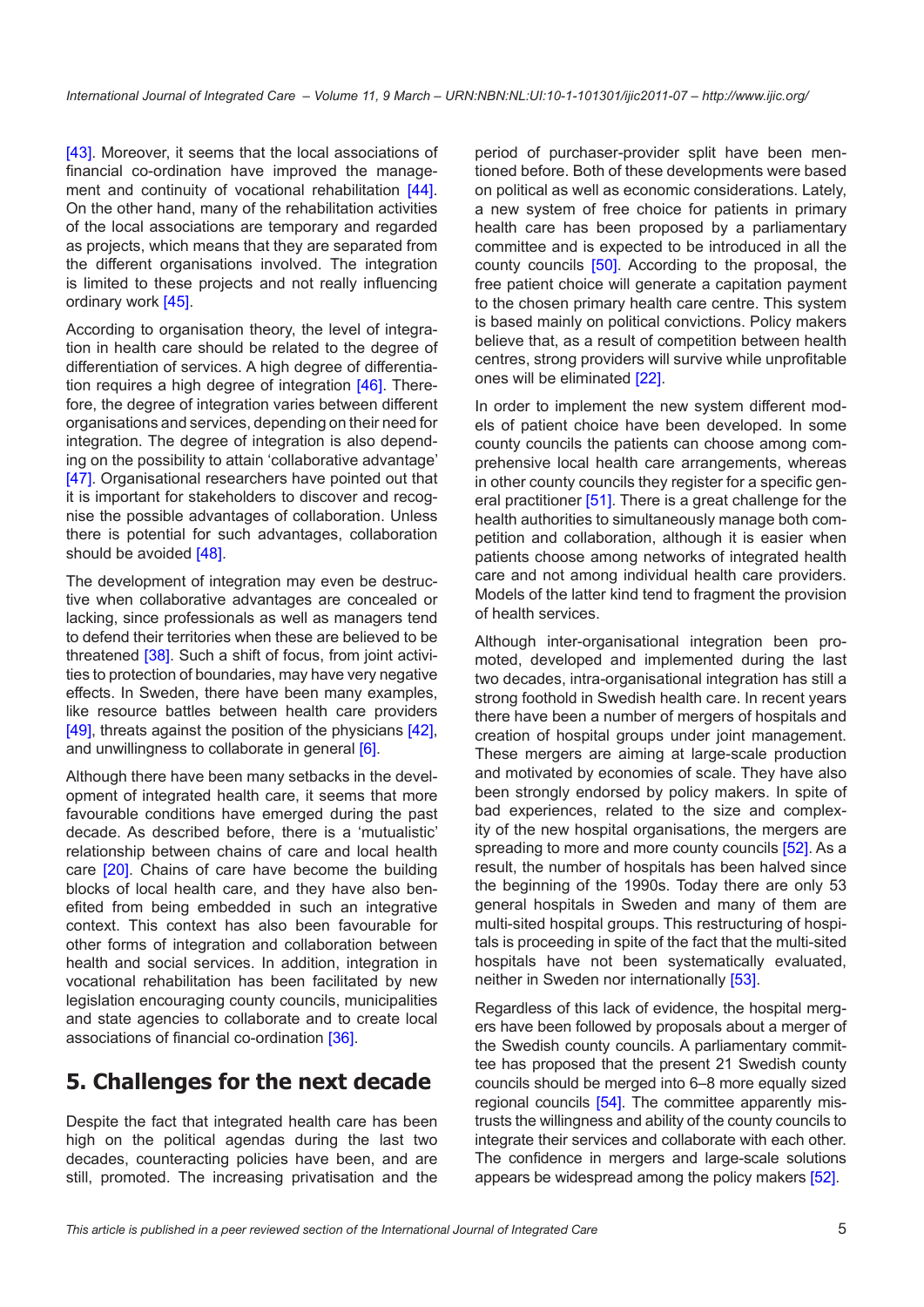<span id="page-5-0"></span>To conclude, it is clear that Swedish policy makers have been supporting the development of integrated health care during the last decade, but at the same time they have also been promoting contrary strategies implying a fragmentation of health services and mistrust in collaborative advantages. Even if consistency is not necessarily a political virtue, the contradictory policies could possibly be linked to the lack of evidence about the benefits of integrated health care [\[55](#page-7-0)]. In any case, more efforts should be placed on the evaluation of integrated health care, as well as the other developments described, in order to replace political convictions with

evidence on the benefits of different forms of health care provision.

#### **Reviewers**

**Marcus J. Hollander**, PhD, President, Hollander Analytical Services Ltd, Victoria, BC, V8W 1H7, Canada

**Henk Nies**, PhD, CEO, Vilans, Netherlands Centre of Expertise for Long-term Care, Utrecht, The Netherlands

**Mats Brommels**, Professor, Department of Public Health, University of Helsinki, Finland

### **References**

- 1. Kodner D, Spreeuwenberg C. Integrated care: meaning, logic, applications, and implications—a discussion paper. International Journal of Integrated Care [serial online] 2002 Nov 14;2. Available from: <http://www.ijic.org/>. [URN:NBN:NL:UI:10-1-](http://persistent-identifier.nl/?identifier=URN:NBN:NL:UI:10-1-100309) [100309.](http://persistent-identifier.nl/?identifier=URN:NBN:NL:UI:10-1-100309)
- 2. Deming W. Out of the Crisis. Cambridge, MA: MIT Center for Advanced Engineering Study; 1986.
- 3. Andreasson S, Brommels M, Sarv H. Det måste finnas ett annat sätt [There must be another way]. Stockholm: Swedish Federation of County Councils; 1995. [in Swedish].
- 4. Ahgren B. Creating Integrated Health Care. NHV-report 2007:2. Göteborg: Nordic School of Public Health; 2007.
- 5. Axelsson R. The organizational pendulum. Healthcare management in Sweden 1865–1998. Scandinavian Journal of Public Health 2000;28:47–53.
- 6. Adamiak G, Karlberg I. The situation in Sweden. In: van Raak A, Mur-Veeman I, Hardy B, Steenbergen M, Paulus A, editors. Integrated Care in Europe. Description and Comparison of Integrated Care in Six EU Countries. Maarssen: Elsevier Gezondheidszorg; 2003. pp. 41–72.
- 7. Danermark B, Kullberg C. Samverkan—välfärdsstatens nya arbetsform [Collaboration—the new working method of the welfare state]. Lund: Studentlitteratur; 1999. [in Swedish].
- 8. Axelsson R, Bihari Axelsson S. Integration and collaboration in public health—a conceptual framework. International Journal of Health Planning and Management 2006;21(1):75–88.
- 9. Axelsson R, Wadensjö E. Pensions, health and long-term care. ASISP Annual National Report 2010: Sweden. Brussels: European Commission; 2010.
- 10. Hood C. A public management for all seasons? Public Administration 1991;69:3–19.
- 11. Pollitt C. Managerialism and the Public Services: The Anglo-American Experience. Oxford: Blackwell; 1990.
- 12. Hallin B, Siverbo S. Styrning och organisering inom hälso- och sjukvården. [Management and organisation in health care]. Lund: Studentlitteratur; 2003. [in Swedish].
- 13. Siverbo S. The purchaser–provider split in principle and practice: experiences from Sweden. Financial Accountability and Management 2004;20(4):401–20.
- 14. Anthony RN, Dearden J, Bedford NM. Management Control Systems. 6th edition. Homewood, Illinois: Irwin; 1989.
- 15. Hammer M, Champy J. Reengineering the corporation: a manifesto for a business revolution. London: Nicholas Brealey; 1994.
- 16. Harrington HJ. Business process improvement: the Breakthrough Strategy for Total Quality, Productivity and Competitiveness. US: McGraw-Hill; 1991.
- 17. Swedish Federation of County Councils. Kriterier och anvisningar för Qvalitet Utveckling Ledarskap 2000/2001—ett instrument för verksamhetsutveckling. [Criteria and instructions of Quality Development and Management 2000/2001—A tool for activity development]. Stockholm: Landstingsförbundet; 2000. [in Swedish].
- 18. Ahgren B. Chain of care development in Sweden: results of a national study. International Journal of Integrated Care [serial online] 2003 October 7:3. [cited 2011 17 February]. Available from: <http://www.ijic.org/>. [URN:NBN:NL:UI:10-1-100330.](http://persistent-identifier.nl/?identifier=URN:NBN:NL:UI:10-1-100330)
- 19. Lindberg K, Trägårdh B. Idén om vårdkedja möter lokal praxis. [The chain of care concept faces local practice]. Kommunal ekonomi och politik 2001;5(2):51–68. [in Swedish].
- 20. Ahgren B. Mutualism and antagonism within organisations of integrated health care. Journal of Health Organization and Management 2010;24(2):396–411.
- 21. Ahgren B, Axelsson R. Determinants of integrated health care development: chains of care in Sweden. International Journal of Health Planning and Management 2007;2:145–57.
- 22. Ahgren B. Competition and integration in Swedish health care. Health Policy 2010;96(2):91–7.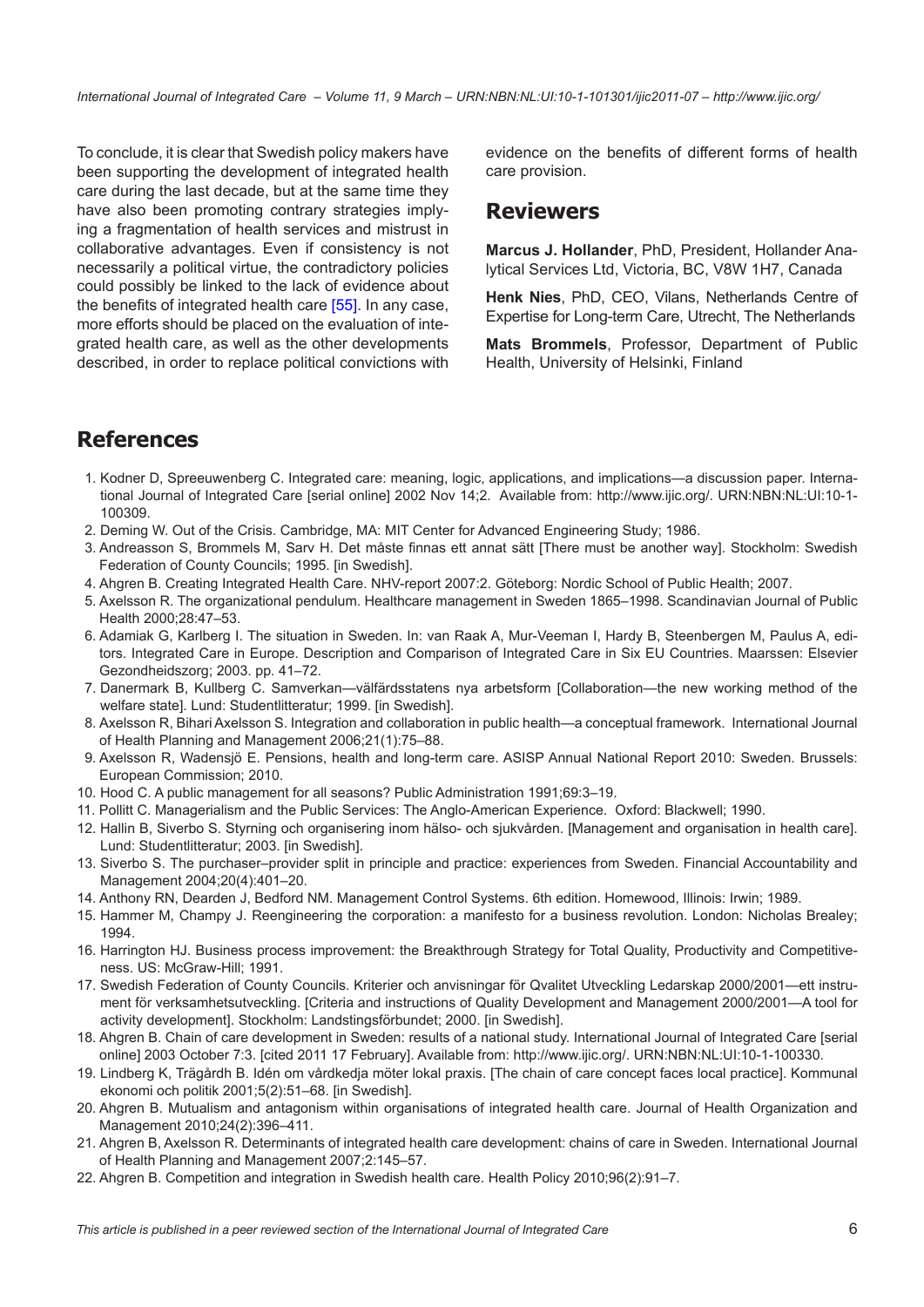- <span id="page-6-0"></span>23. National Board of Health and Welfare. Kartläggning av närsjukvård. [Survey of local health care]. Stockholm: National Board of Health and Welfare; 2003. [in Swedish].
- 24. Haraldsson U, Wånell SE. Demensteam: en nationell överblick. [Dementia team: a national overview]. Stockholm: Stockholm Gerontology Research Centre; 2009. [in Swedish].
- 25. National Board of Health and Welfare. Hemsjukvård i förändringe. [Home care in change]. Stockholm: Socialstyrelsen; November 2008. [in Swedish].
- 26. National Board of Health and Welfare. Personligt ombud på klientens uppdrag—förhandlare och gränsöverskridare. [Personal representative by order of the client—negotiator and exceeder of limits]. Stockholm: National Board of Health and Welfare; 2005. [in Swedish].
- 27. National Board of Health and Welfare. Rehabilitering för hemmaboende äldre personer. [Rehabilitation of elderly persons living at home]. Stockholm: National Board of Health and Welfare; 2007. [in Swedish].
- 28. Malm U. Case management: evidensbaserad integrerad psykiatri. [Case management: evidence based integrated psychiatry]. Lund: Studentlitteratur; 2002. [in Swedish].
- 29. National Board of Health and Welfare. Missbruks- och beroendevårdens öppenvård (ÖKART): en nationell kartläggning. [Outpatient care of addiction and dependency: a national survey]. Stockholm: National Board of Health and Welfare; 2008. [in Swedish].
- 30. National Board of Health and Welfare. Strategi för samverkan—kring barn och unga som far illa eller riskerar att fara illa. [Strategy for collaboration—about children and youngsters in trouble or who are risking getting into trouble]. Stockholm: National Board of Health and Welfare; 2007. [in Swedish].
- 31. Lindencrona F, Ekblad S, Axelsson R. Modes of interaction and performance of human service networks. Public Management Review 2009;11(2):191.
- 32. Øvretveit J, Hansson J, Brommels M. An integrated health and social care organisation in Sweden: Creation and structure of a unique public health and social system. Health Policy 2010;97:113–21.
- 33. Hansson J, Øvretveit J, Askerstam M, Gustafsson C, Brommels M. Coordination in networks for improved mental health service. International Journal of Integrated Care [serial online] 2010 August 25;10. [cited 2011 17 February]. Available from: <http://www.ijic.org/>. [URN:NBN:NL:UI:10-1-100957](http://persistent-identifier.nl/?identifier=URN:NBN:NL:UI:10-1-100957).
- 34. Wihlman U, Stålsby Lundborg C, Holmström I, Axelsson R. Organising vocational rehabilitation through interorganisational integration—a case study in Sweden. International Journal of Health Planning and Management; 2010 (in press). Available from: Wiley Online Library. DOI: 10.1002/hpm.1067.
- 35. Norman C, Axelsson R. Co-operation as a strategy for provision of welfare services a study of a rehabilitation project in Sweden. European Journal of Public Health 2007;17(5):532–6.
- 36. SFS 2003:1210. Lag om finansiell samordning av rehabiliteringsinsatser. [The act on financial co-ordination of rehabilitation measures between the social insurance office, the county labour boards, municipalities and county councils]. Stockholm: Svensk författningssamling; 2003. [in Swedish].
- 37. Finsam. Översikt över samordningsförbunden 2010. [Overview of the associations for financial co-ordination 2010]. [webpage on the internet]. [cited 2011 17 February]. Available from: http://www.susam.se/finsam/oversikt forbund. [in Swedish].
- 38. Bihari Axelsson S, Axelsson R. From territoriality to altruism in interprofessional collaboration and leadership. Journal of Interprofessional Care 2009;23(4):320–30.
- 39. McKee M. Reducing hospital beds. What are the lessons to be learned? Vol. 6. Copenhagen: European Observatory on Health Systems and Policies; 2004.
- 40. Rom M. Närvård i Sverige 2005. [Local health care in Sweden 2005]. Stockholm: Swedish Association of Local Authorities and Regions; 2006.
- 41. Andersson G, Karlberg I. Integrated care for the elderly. The background and effects of the reform of Swedish care of the elderly. International Journal of Integrated Care [serial online] 2000 November 1;1. [cited 2011 17 February]. Available from: <http://www.ijic.org>. [URN:NBN:NL:UI:10-1-100249](http://persistent-identifier.nl/?identifier=URN:NBN:NL:UI:10-1-100249).
- 42. Anell A. Primärvård i förändring. [Primary health care in change]. Lund: Studentlitteratur; 2005. [in Swedish].
- 43. Hultberg E, Lönnroth K, Allebeck P. Effects of a co-financed interdisciplinary collaboration model in primary health care on service utilisation among patients with musculoskeletal disorders. Work 2007;28(3):239–47.
- 44. Andersson J, Axelsson R, Bihari Axelsson S, Eriksson A, Åhgren B. Samverkan inom arbetslivsinriktad rehabilitering. En sammanställning av kunskap och erfarenheter inom området. [Collaboration in vocational rehabilitation. A review of knowledge and experiences in the area]. Stockholm: National Council for Financial Co-ordination; February 2010. [in Swedish].
- 45. Löfström M. Inter-organizational collaboration projects in the public sector: a balance between integration and demarcation. International Journal of Health Planning and Management 2010;25(2):136–55.
- 46. Lawrence PR, Lorsch JW. Organization and Environment. Managing Differentiation and Integration. Cambridge, MA: Harvard University Press; 1967.
- 47. Huxham C, editor. Creating collaborative advantage. London: Sage; 1999.
- 48. Huxham C, Vangen S. Managing to collaborate: the theory and practice of collaborative advantage. London: Routledge; 2005.
- 49. Trädgårdh B, Lindberg K. Curing a meagre health care system by lean methods—translating chains of care in the Swedish health care sector. International Journal of Health Planning and Management 2004;19:383–98.